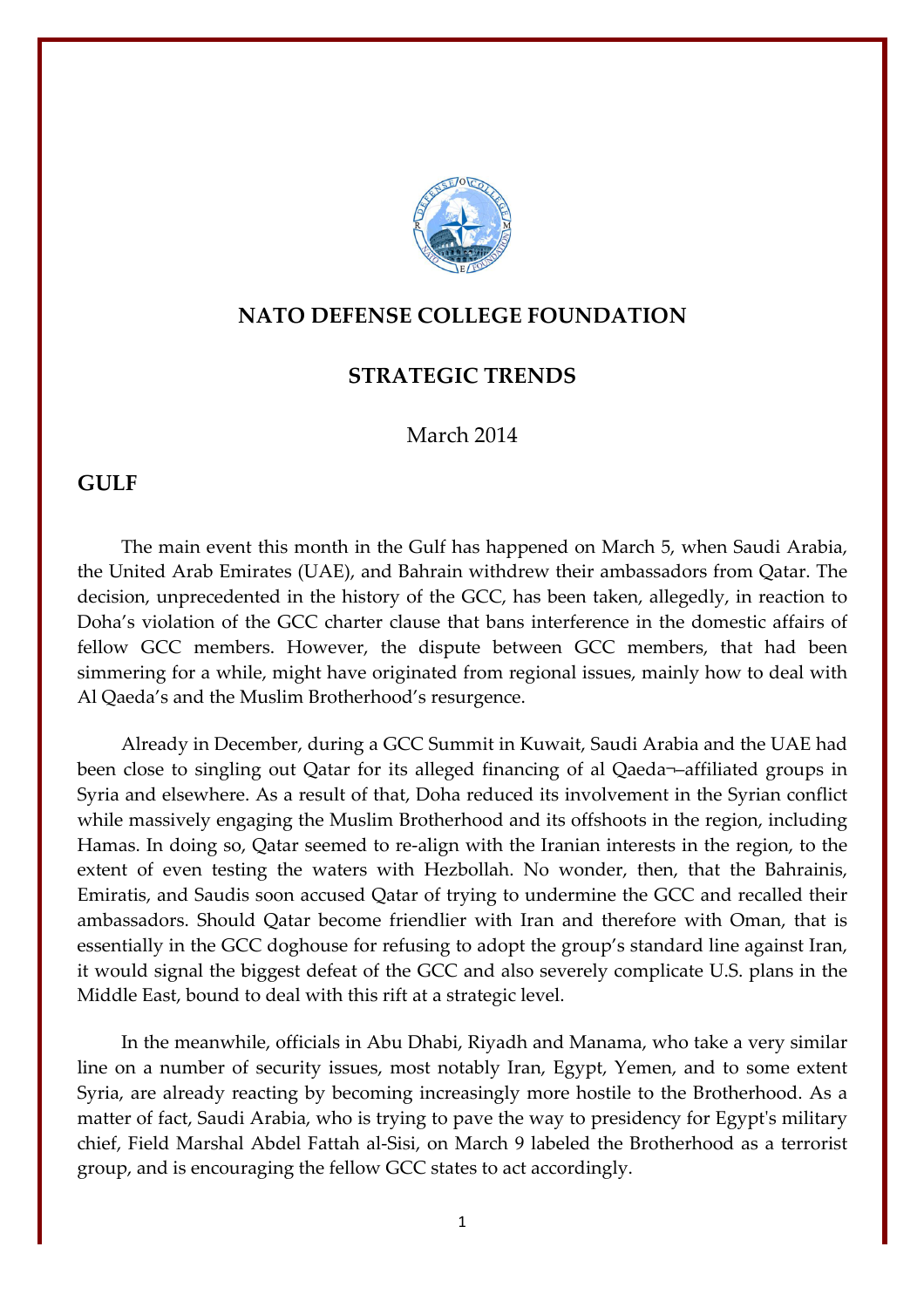In Kuwait and Bahrain, where MB's offshoots operate openly as registered political and social groups, such pressure has put Islamists on the defensive. Kuwait's government, despite being unwilling to disregard Saudi concerns, has called Saudi Arabia's labeling of the group an "internal affair". Still, popular pressure, regional norms and increased security warning levels could squeeze MB-affiliated social group Al Eslah as well as the group's political wing, the Islamic Constitutional Movement (ICM). However in Kuwait, the threatening potential of the Muslim Brotherhood has been neutralized: the Brotherhood is integrated into parts of the state, including the Parliament where, having never reached a majority or even a plurality, it has been pragmatic about working with other political groups.

For this reason, Kuwait might find itself in the position of having to mediate among its fellow GCC states, a position that the emirate has held previously. Indeed in November Kuwait worked to avoid the first Saudi-Qatari rift and meanwhile, for the past months, the Emir has been lobbying to end the stalemate between Cairo and Doha following the latter's backing of ousted Egyptian President Mohammad Morsi. But Kuwait's foreign policy in the wake of the Arab Spring hasn't just been about rapprochement and bringing sides together: the emirate is placing its longstanding neutrality on the line with regards to Egypt and Syria. In Egypt, following the ouster of Egypt's Mohammed Morsi, Kuwait quickly fell in line behind Saudi Arabia and pledged \$4 billion in aid to the military-backed interim government. Regarding Syria, Kuwait's official stance has remained relatively neutral, and the emirate was among the first Arab nations to condemn the violence and call for a political solution. However, unofficially Kuwait has become a hub for financing the war, with donations from individuals and charities acting like lifelines to rebel groups. These donations can be considered untied to the central government: in fact they have worked to fuel the war in Syria, while Kuwait would rather see a renewed stability in Syria, especially in Iraq, that is do greatly affected by developments in Damascus.

Indeed, the Syrian conflict is playing a very significant role in exacerbating sectarian tensions in Iraq, only worsened by the prospect of elections in April. It is worth mentioning that if the level of violence remains steady, and attacks keep happening in the current numbers, while there are big Sunni areas outside government control, the ability to stage meaningful national elections is open to question. Prospects for Iraq's security, stability and integrity in the short and medium term appear, to say the least, gloomy and a divided and weakened GCC cannot but push Nuri al Maliki's government closer to Iran, a close ally of the Iraqi administration and able to provide the security guarantees it needs against qaidist forces in the central area of the country.

This rift that occurred within the GCC might have positive fallouts for Iran and deleterious effects on the GCC as a unitary political and security actor. Attempts to integrate the six countries further would be set back years, and, even if some sort of political settlement is reached, questions over cooperation on Syria, missile defence integration, joint information sharing over suspected individuals with terrorist links are all areas for major concern.

*Cinzia Bianco is freelance analyst on Middle East and Mediterranean Affairs. She specialized on the Gulf region through a Oman-based research fellowship for the European Commission's project*